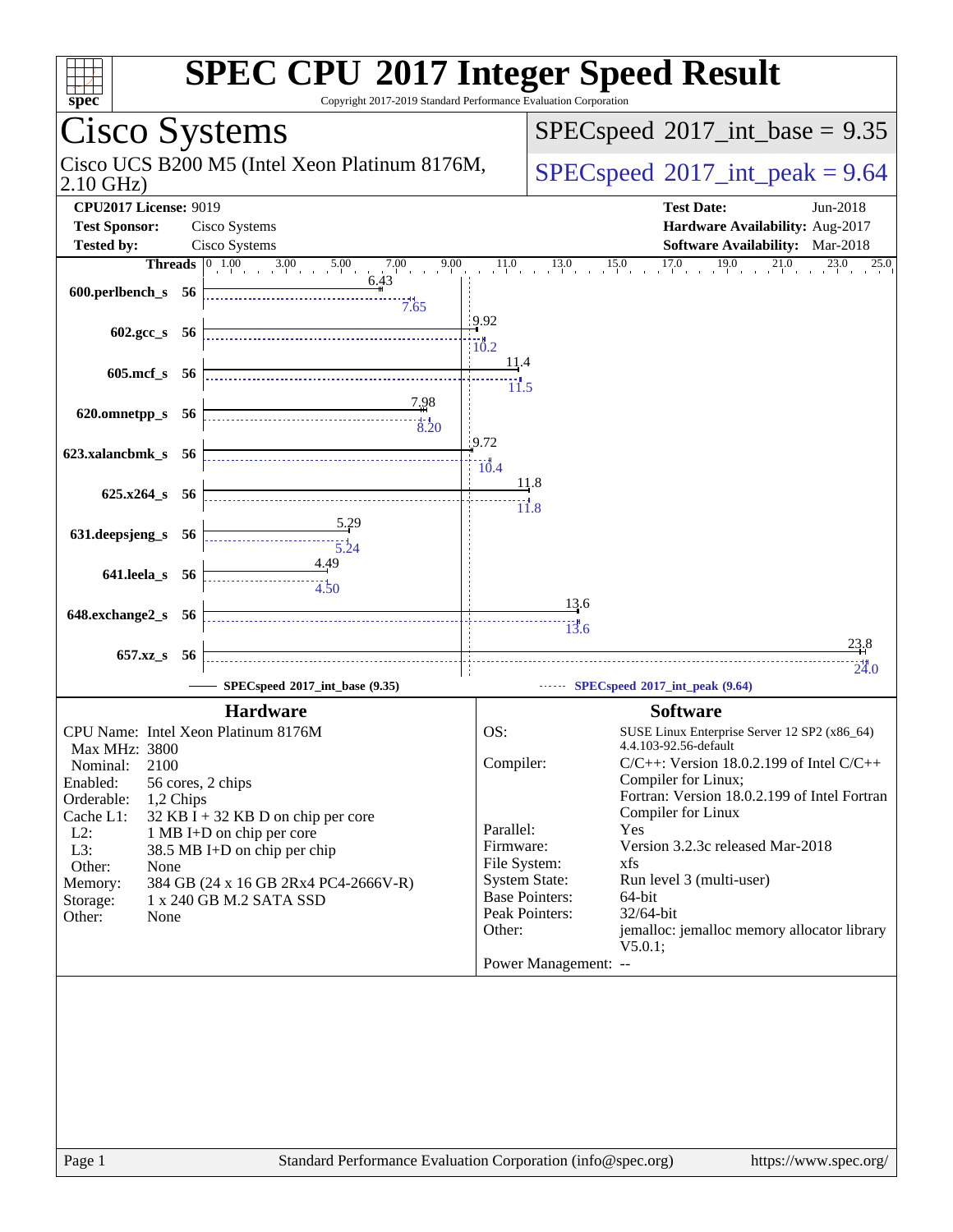

Copyright 2017-2019 Standard Performance Evaluation Corporation

# Cisco Systems

2.10 GHz) Cisco UCS B200 M5 (Intel Xeon Platinum 8176M,  $SPECspeed@2017$  $SPECspeed@2017$  int peak = 9.64

 $SPECspeed^{\circledcirc}2017\_int\_base = 9.35$  $SPECspeed^{\circledcirc}2017\_int\_base = 9.35$ 

**[CPU2017 License:](http://www.spec.org/auto/cpu2017/Docs/result-fields.html#CPU2017License)** 9019 **[Test Date:](http://www.spec.org/auto/cpu2017/Docs/result-fields.html#TestDate)** Jun-2018 **[Test Sponsor:](http://www.spec.org/auto/cpu2017/Docs/result-fields.html#TestSponsor)** Cisco Systems **[Hardware Availability:](http://www.spec.org/auto/cpu2017/Docs/result-fields.html#HardwareAvailability)** Aug-2017 **[Tested by:](http://www.spec.org/auto/cpu2017/Docs/result-fields.html#Testedby)** Cisco Systems **[Software Availability:](http://www.spec.org/auto/cpu2017/Docs/result-fields.html#SoftwareAvailability)** Mar-2018

#### **[Results Table](http://www.spec.org/auto/cpu2017/Docs/result-fields.html#ResultsTable)**

|                                     | <b>Base</b>    |                |       |                |       |                | <b>Peak</b> |                |                |              |                |              |                |                  |
|-------------------------------------|----------------|----------------|-------|----------------|-------|----------------|-------------|----------------|----------------|--------------|----------------|--------------|----------------|------------------|
| <b>Benchmark</b>                    | <b>Threads</b> | <b>Seconds</b> | Ratio | <b>Seconds</b> | Ratio | <b>Seconds</b> | Ratio       | <b>Threads</b> | <b>Seconds</b> | <b>Ratio</b> | <b>Seconds</b> | <b>Ratio</b> | <b>Seconds</b> | <b>Ratio</b>     |
| $600.$ perlbench $\mathsf{S}$       | 56             | 274            | 6.48  | 276            | 6.43  | 278            | 6.38        | 56             | 232            | 7.65         | 236            | 7.51         | 232            | 7.66             |
| $602.\text{gcc}\_\text{s}$          | 56             | 401            | 9.92  | 401            | 9.94  | 403            | 9.89        | 56             | 390            | 10.2         | 394            | 10.1         | 391            | 10.2             |
| $605$ .mcf s                        | 56             | 414            | 11.4  | 412            | 11.4  | 413            | 11.4        | 56             | 409            | 11.5         | 411            | 11.5         | 411            | 11.5             |
| 620.omnetpp_s                       | 56             | 207            | 7.89  | 204            | 7.98  | 201            | 8.10        | 56             | 198            | 8.23         | 207            | 7.89         | 199            | 8.20             |
| 623.xalancbmk s                     | 56             | 145            | 9.78  | 146            | 9.71  | 146            | 9.72        | 56             | 136            | 10.4         | 136            | 10.4         | 137            | 10.4             |
| 625.x264 s                          | 56             | 149            | 11.8  | 149            | 11.8  | 149            | 11.8        | 56             | 150            | 11.8         | 149            | <b>11.8</b>  | 149            | $\overline{1.8}$ |
| 631.deepsjeng_s                     | 56             | 271            | 5.29  | 271            | 5.29  | 271            | 5.28        | 56             | 274            | 5.24         | 274            | 5.23         | 273            | 5.24             |
| 641.leela s                         | 56             | 380            | 4.49  | 380            | 4.49  | 380            | 4.49        | 56             | 379            | 4.50         | 378            | 4.51         | 379            | 4.50             |
| 648.exchange2 s                     | 56             | 217            | 13.6  | 216            | 13.6  | 217            | 13.5        | 56             | 216            | 13.6         | 217            | 13.6         | 217            | 13.6             |
| $657.xz$ <sub>S</sub>               | 56             | 258            | 24.0  | 260            | 23.8  | 260            | 23.8        | 56             | 257            | 24.0         | 258            | 23.9         | 257            | 24.1             |
| $SPECspeed*2017$ int base =<br>9.35 |                |                |       |                |       |                |             |                |                |              |                |              |                |                  |

**[SPECspeed](http://www.spec.org/auto/cpu2017/Docs/result-fields.html#SPECspeed2017intpeak)[2017\\_int\\_peak =](http://www.spec.org/auto/cpu2017/Docs/result-fields.html#SPECspeed2017intpeak) 9.64**

Results appear in the [order in which they were run.](http://www.spec.org/auto/cpu2017/Docs/result-fields.html#RunOrder) Bold underlined text [indicates a median measurement](http://www.spec.org/auto/cpu2017/Docs/result-fields.html#Median).

#### **[Operating System Notes](http://www.spec.org/auto/cpu2017/Docs/result-fields.html#OperatingSystemNotes)**

Stack size set to unlimited using "ulimit -s unlimited"

#### **[General Notes](http://www.spec.org/auto/cpu2017/Docs/result-fields.html#GeneralNotes)**

Environment variables set by runcpu before the start of the run: KMP\_AFFINITY = "granularity=fine,scatter" LD\_LIBRARY\_PATH = "/home/cpu2017/lib/ia32:/home/cpu2017/lib/intel64:/home/cpu2017/je5.0.1-32:/home/cpu2017/je5.0.1-64" OMP\_STACKSIZE = "192M"

 Binaries compiled on a system with 1x Intel Core i7-4790 CPU + 32GB RAM memory using Redhat Enterprise Linux 7.4 Transparent Huge Pages enabled by default Prior to runcpu invocation Filesystem page cache synced and cleared with: sync; echo 3> /proc/sys/vm/drop\_caches Yes: The test sponsor attests, as of date of publication, that CVE-2017-5754 (Meltdown) is mitigated in the system as tested and documented. Yes: The test sponsor attests, as of date of publication, that CVE-2017-5753 (Spectre variant 1) is mitigated in the system as tested and documented. Yes: The test sponsor attests, as of date of publication, that CVE-2017-5715 (Spectre variant 2) is mitigated in the system as tested and documented.

jemalloc: configured and built at default for 32bit (i686) and 64bit (x86\_64) targets; jemalloc: built with the RedHat Enterprise 7.4, and the system compiler gcc 4.8.5; jemalloc: sources avilable from jemalloc.net or

**(Continued on next page)**

| Page 2 | Standard Performance Evaluation Corporation (info@spec.org) | https://www.spec.org/ |
|--------|-------------------------------------------------------------|-----------------------|
|        |                                                             |                       |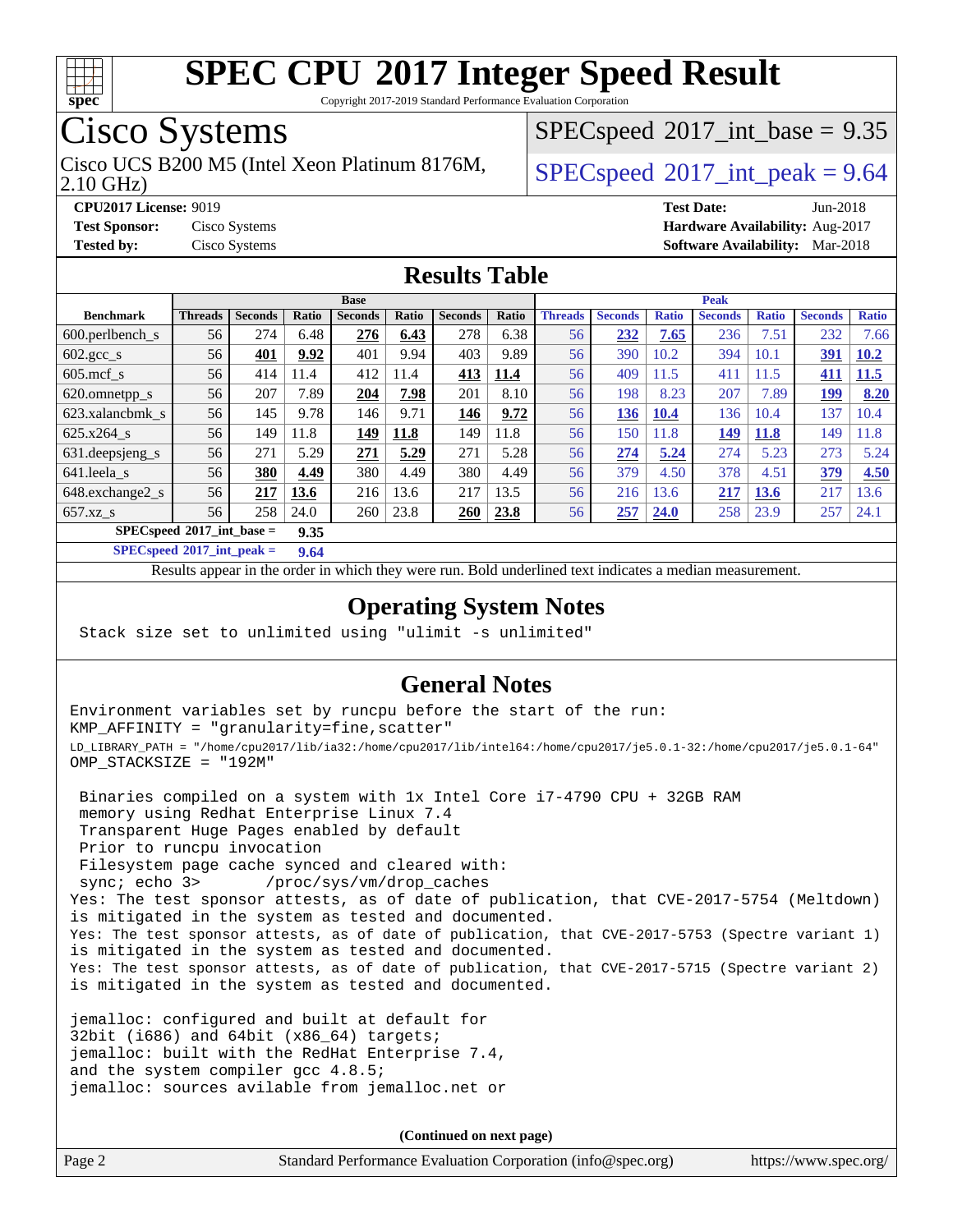

Copyright 2017-2019 Standard Performance Evaluation Corporation

# Cisco Systems

2.10 GHz) Cisco UCS B200 M5 (Intel Xeon Platinum 8176M,  $SPECspeed@2017\_int\_peak = 9.64$  $SPECspeed@2017\_int\_peak = 9.64$ 

 $SPECspeed*2017\_int\_base = 9.35$  $SPECspeed*2017\_int\_base = 9.35$ 

**[CPU2017 License:](http://www.spec.org/auto/cpu2017/Docs/result-fields.html#CPU2017License)** 9019 **[Test Date:](http://www.spec.org/auto/cpu2017/Docs/result-fields.html#TestDate)** Jun-2018 **[Test Sponsor:](http://www.spec.org/auto/cpu2017/Docs/result-fields.html#TestSponsor)** Cisco Systems **[Hardware Availability:](http://www.spec.org/auto/cpu2017/Docs/result-fields.html#HardwareAvailability)** Aug-2017 **[Tested by:](http://www.spec.org/auto/cpu2017/Docs/result-fields.html#Testedby)** Cisco Systems **[Software Availability:](http://www.spec.org/auto/cpu2017/Docs/result-fields.html#SoftwareAvailability)** Mar-2018

### **[General Notes \(Continued\)](http://www.spec.org/auto/cpu2017/Docs/result-fields.html#GeneralNotes)**

<https://github.com/jemalloc/jemalloc/releases>

### **[Platform Notes](http://www.spec.org/auto/cpu2017/Docs/result-fields.html#PlatformNotes)**

|                                                                                                                                                                                                                                                                                          | (Continued on next page)<br>Standard Performance Evaluation Corporation (info@spec.org)                                                                                                                                                             |  |
|------------------------------------------------------------------------------------------------------------------------------------------------------------------------------------------------------------------------------------------------------------------------------------------|-----------------------------------------------------------------------------------------------------------------------------------------------------------------------------------------------------------------------------------------------------|--|
| Architecture:<br>$CPU$ op-mode( $s$ ):<br>Byte Order:<br>CPU(s):<br>On-line $CPU(s)$ list:<br>Thread( $s$ ) per core:<br>$Core(s)$ per socket:<br>Socket(s):<br>NUMA $node(s):$<br>Vendor ID:<br>CPU family:<br>Model:<br>Model name:<br>Stepping:                                       | x86 64<br>$32$ -bit, $64$ -bit<br>Little Endian<br>56<br>$0 - 55$<br>$\mathbf{1}$<br>28<br>2<br>$\mathfrak{D}$<br>GenuineIntel<br>6<br>85<br>$Intel(R)$ Xeon(R) Platinum 8176M CPU @ 2.10GHz<br>4                                                   |  |
| From 1scpu:                                                                                                                                                                                                                                                                              |                                                                                                                                                                                                                                                     |  |
| cpu cores $: 28$<br>siblings : 28<br>28 29 30<br>28 29 30                                                                                                                                                                                                                                | excerpts from /proc/cpuinfo might not be reliable. Use with caution.)<br>physical 0: cores 0 1 2 3 4 5 6 8 9 10 11 12 13 14 16 17 18 19 20 21 22 24 25 26 27<br>physical 1: cores 0 1 2 3 4 5 6 8 9 10 11 12 13 14 16 17 18 19 20 21 22 24 25 26 27 |  |
| From /proc/cpuinfo<br>"physical id"s (chips)<br>2<br>56 "processors"                                                                                                                                                                                                                     | model name: Intel(R) Xeon(R) Platinum 8176M CPU @ 2.10GHz<br>cores, siblings (Caution: counting these is hw and system dependent. The following                                                                                                     |  |
| For more information on this section, see                                                                                                                                                                                                                                                | SUT (System Under Test) info as seen by some common utilities.<br>https://www.spec.org/cpu2017/Docs/config.html#sysinfo                                                                                                                             |  |
| Intel HyperThreading Technology set to Disabled<br>CPU performance set to Enterprise<br>Power Performance Tuning set to OS Controls<br>SNC set to Disabled<br>Patrol Scrub set to Disabled<br>Sysinfo program /home/cpu2017/bin/sysinfo<br>running on linux-qc7k Sat Jun 2 20:33:46 2018 | Rev: r5797 of 2017-06-14 96c45e4568ad54c135fd618bcc091c0f                                                                                                                                                                                           |  |
| BIOS Settings:                                                                                                                                                                                                                                                                           |                                                                                                                                                                                                                                                     |  |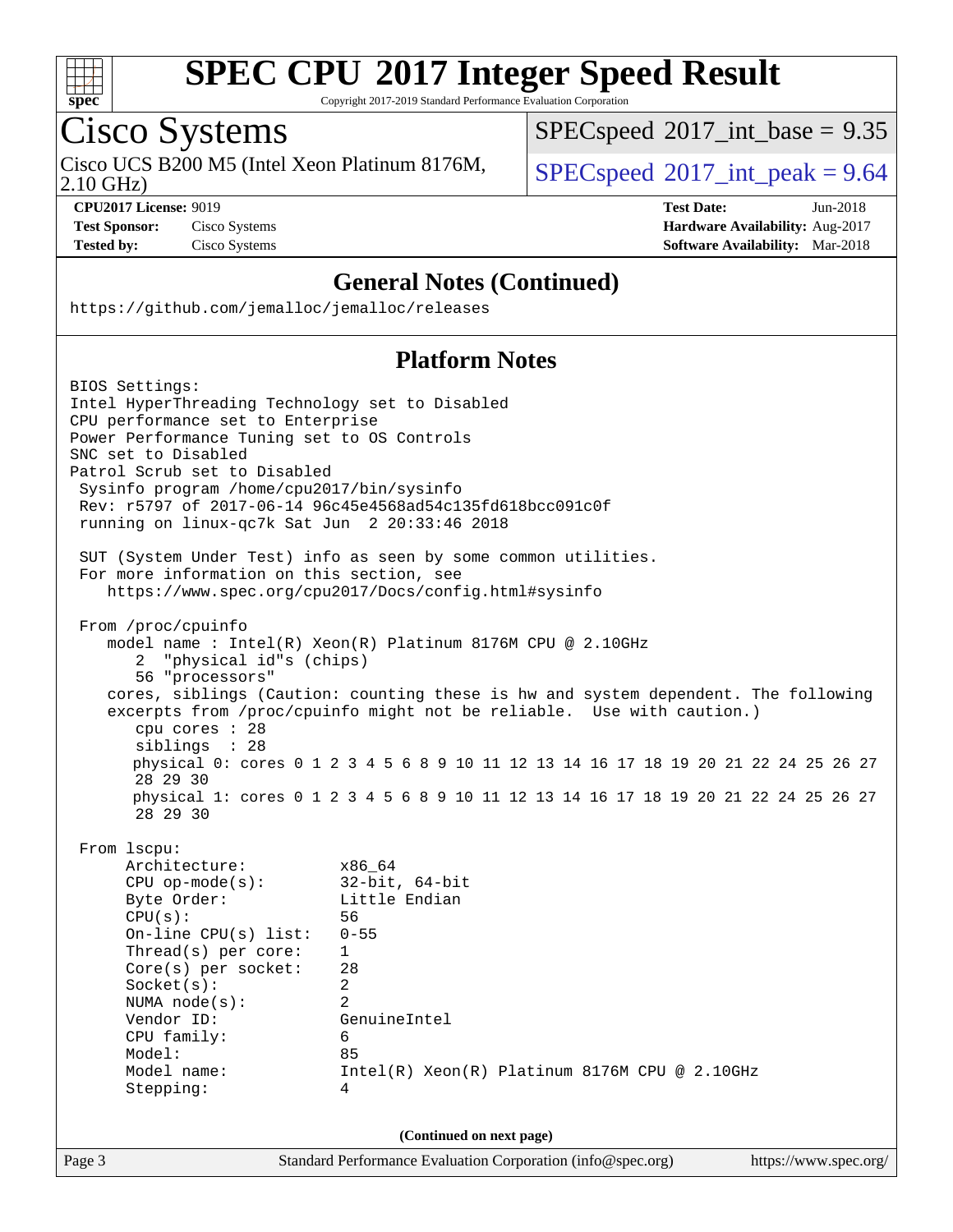

Copyright 2017-2019 Standard Performance Evaluation Corporation

Cisco Systems 2.10 GHz)

 $SPEC speed$ <sup>®</sup> $2017$ \_int\_base = 9.35

Cisco UCS B200 M5 (Intel Xeon Platinum 8176M,  $SPECspeed@2017\_int\_peak = 9.64$  $SPECspeed@2017\_int\_peak = 9.64$ 

**[CPU2017 License:](http://www.spec.org/auto/cpu2017/Docs/result-fields.html#CPU2017License)** 9019 **[Test Date:](http://www.spec.org/auto/cpu2017/Docs/result-fields.html#TestDate)** Jun-2018

**[Test Sponsor:](http://www.spec.org/auto/cpu2017/Docs/result-fields.html#TestSponsor)** Cisco Systems **[Hardware Availability:](http://www.spec.org/auto/cpu2017/Docs/result-fields.html#HardwareAvailability)** Aug-2017 **[Tested by:](http://www.spec.org/auto/cpu2017/Docs/result-fields.html#Testedby)** Cisco Systems **[Software Availability:](http://www.spec.org/auto/cpu2017/Docs/result-fields.html#SoftwareAvailability)** Mar-2018

#### **[Platform Notes \(Continued\)](http://www.spec.org/auto/cpu2017/Docs/result-fields.html#PlatformNotes)**

| CPU MHz:                                               | 999.817                                                                                 |  |  |  |  |  |  |  |
|--------------------------------------------------------|-----------------------------------------------------------------------------------------|--|--|--|--|--|--|--|
| $CPU$ max $MHz$ :                                      | 3800.0000                                                                               |  |  |  |  |  |  |  |
| CPU min MHz:                                           | 1000.0000                                                                               |  |  |  |  |  |  |  |
| BogoMIPS:                                              | 4200.01                                                                                 |  |  |  |  |  |  |  |
| Virtualization:                                        | $VT - x$                                                                                |  |  |  |  |  |  |  |
| L1d cache:                                             | 32K                                                                                     |  |  |  |  |  |  |  |
| Lli cache:                                             | 32K                                                                                     |  |  |  |  |  |  |  |
| $L2$ cache:                                            | 1024K                                                                                   |  |  |  |  |  |  |  |
| $L3$ cache:                                            | 39424K                                                                                  |  |  |  |  |  |  |  |
| NUMA node0 CPU(s):                                     | $0 - 27$                                                                                |  |  |  |  |  |  |  |
| NUMA nodel CPU(s):                                     | $28 - 55$                                                                               |  |  |  |  |  |  |  |
| Flags:                                                 | fpu vme de pse tsc msr pae mce cx8 apic sep mtrr pqe mca cmov                           |  |  |  |  |  |  |  |
|                                                        | pat pse36 clflush dts acpi mmx fxsr sse sse2 ss ht tm pbe syscall nx pdpelgb rdtscp     |  |  |  |  |  |  |  |
|                                                        | Im constant_tsc art arch_perfmon pebs bts rep_good nopl xtopology nonstop_tsc           |  |  |  |  |  |  |  |
|                                                        | aperfmperf eagerfpu pni pclmulgdg dtes64 monitor ds cpl vmx smx est tm2 ssse3 sdbg      |  |  |  |  |  |  |  |
|                                                        | fma cx16 xtpr pdcm pcid dca sse4_1 sse4_2 x2apic movbe popcnt tsc_deadline_timer aes    |  |  |  |  |  |  |  |
|                                                        | xsave avx f16c rdrand lahf lm abm 3dnowprefetch ida arat epb invpcid single pln pts     |  |  |  |  |  |  |  |
|                                                        | dtherm hwp hwp_act_window hwp_epp hwp_pkg_req intel_pt spec_ctrl kaiser tpr_shadow      |  |  |  |  |  |  |  |
|                                                        | vnmi flexpriority ept vpid fsgsbase tsc_adjust bmil hle avx2 smep bmi2 erms invpcid     |  |  |  |  |  |  |  |
|                                                        | rtm cqm mpx avx512f avx512dq rdseed adx smap clflushopt clwb avx512cd avx512bw          |  |  |  |  |  |  |  |
| avx512vl xsaveopt xsavec xgetbyl cgm llc cgm occup llc |                                                                                         |  |  |  |  |  |  |  |
|                                                        |                                                                                         |  |  |  |  |  |  |  |
| /proc/cpuinfo cache data                               |                                                                                         |  |  |  |  |  |  |  |
| cache size: 39424 KB                                   |                                                                                         |  |  |  |  |  |  |  |
|                                                        |                                                                                         |  |  |  |  |  |  |  |
|                                                        | From numactl --hardware WARNING: a numactl 'node' might or might not correspond to a    |  |  |  |  |  |  |  |
| physical chip.                                         |                                                                                         |  |  |  |  |  |  |  |
| $available: 2 nodes (0-1)$                             |                                                                                         |  |  |  |  |  |  |  |
|                                                        | node 0 cpus: 0 1 2 3 4 5 6 7 8 9 10 11 12 13 14 15 16 17 18 19 20 21 22 23 24 25 26 27  |  |  |  |  |  |  |  |
| node 0 size: 192074 MB                                 |                                                                                         |  |  |  |  |  |  |  |
| node 0 free: 191637 MB                                 |                                                                                         |  |  |  |  |  |  |  |
|                                                        | node 1 cpus: 28 29 30 31 32 33 34 35 36 37 38 39 40 41 42 43 44 45 46 47 48 49 50 51 52 |  |  |  |  |  |  |  |

 node 1 cpus: 28 29 30 31 32 33 34 35 36 37 38 39 40 41 42 43 44 45 46 47 48 49 50 51 52 53 54 55 node 1 size: 193504 MB

 node 1 free: 193189 MB node distances: node 0 1

 0: 10 21 1: 21 10

 From /proc/meminfo MemTotal: 394832392 kB HugePages\_Total: 0<br>Hugepagesize: 2048 kB Hugepagesize:

 From /etc/\*release\* /etc/\*version\* SuSE-release:

**(Continued on next page)**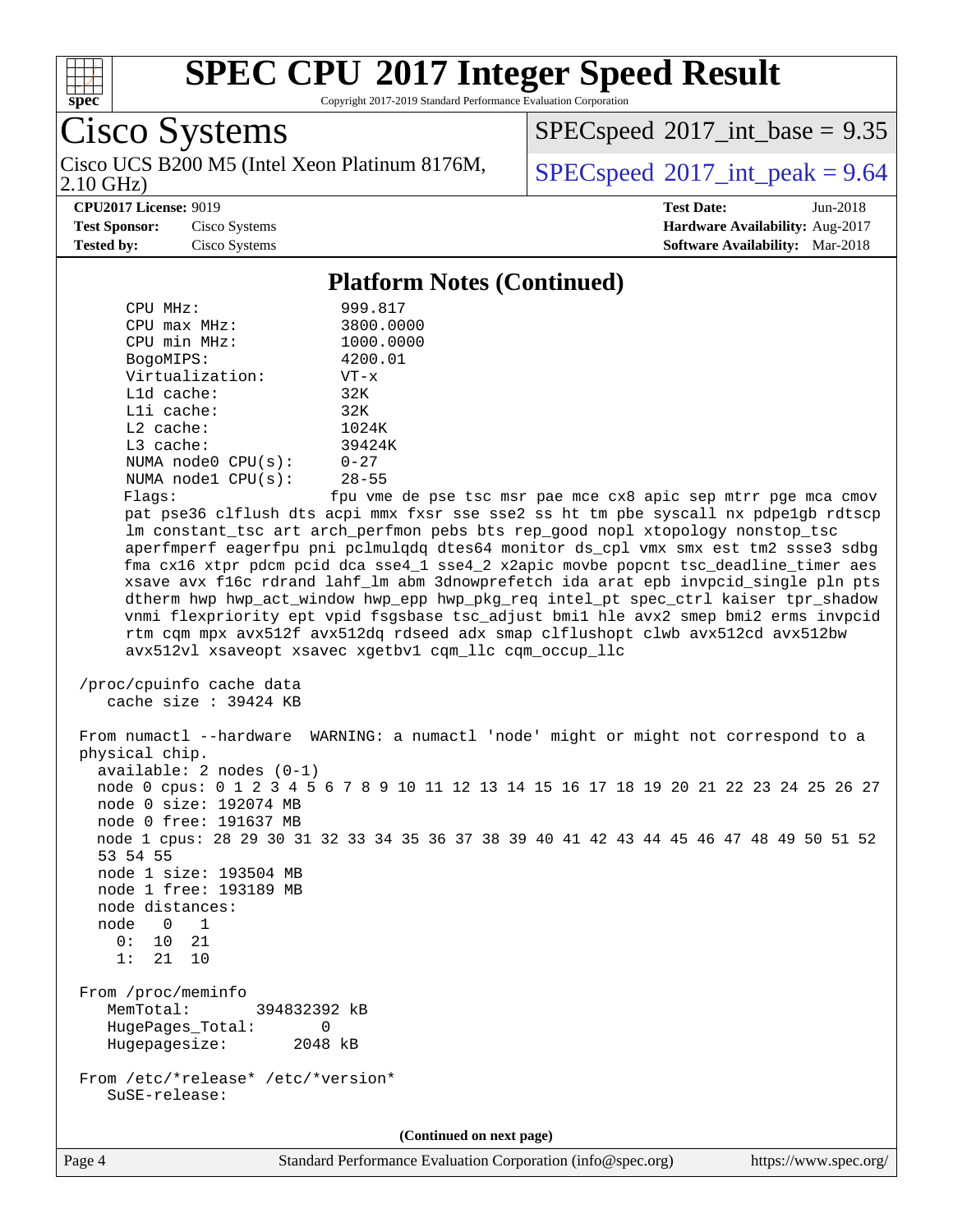

Copyright 2017-2019 Standard Performance Evaluation Corporation

# Cisco Systems

2.10 GHz) Cisco UCS B200 M5 (Intel Xeon Platinum 8176M,  $SPECspeed@2017$  $SPECspeed@2017$  int peak = 9.64

SUSE Linux Enterprise Server 12 (x86\_64)

 $SPECspeed^{\circledcirc}2017\_int\_base = 9.35$  $SPECspeed^{\circledcirc}2017\_int\_base = 9.35$ 

**[CPU2017 License:](http://www.spec.org/auto/cpu2017/Docs/result-fields.html#CPU2017License)** 9019 **[Test Date:](http://www.spec.org/auto/cpu2017/Docs/result-fields.html#TestDate)** Jun-2018 **[Test Sponsor:](http://www.spec.org/auto/cpu2017/Docs/result-fields.html#TestSponsor)** Cisco Systems **[Hardware Availability:](http://www.spec.org/auto/cpu2017/Docs/result-fields.html#HardwareAvailability)** Aug-2017 **[Tested by:](http://www.spec.org/auto/cpu2017/Docs/result-fields.html#Testedby)** Cisco Systems **[Software Availability:](http://www.spec.org/auto/cpu2017/Docs/result-fields.html#SoftwareAvailability)** Mar-2018

#### **[Platform Notes \(Continued\)](http://www.spec.org/auto/cpu2017/Docs/result-fields.html#PlatformNotes)**

Page 5 Standard Performance Evaluation Corporation [\(info@spec.org\)](mailto:info@spec.org) <https://www.spec.org/> VERSION = 12 PATCHLEVEL = 2 # This file is deprecated and will be removed in a future service pack or release. # Please check /etc/os-release for details about this release. os-release: NAME="SLES" VERSION="12-SP2" VERSION\_ID="12.2" PRETTY\_NAME="SUSE Linux Enterprise Server 12 SP2" ID="sles" ANSI\_COLOR="0;32" CPE\_NAME="cpe:/o:suse:sles:12:sp2" uname -a: Linux linux-qc7k 4.4.103-92.56-default #1 SMP Wed Dec 27 16:24:31 UTC 2017 (2fd2155) x86\_64 x86\_64 x86\_64 GNU/Linux run-level 3 Jan 8 18:02 SPEC is set to: /home/cpu2017 Filesystem Type Size Used Avail Use% Mounted on /dev/sda1 xfs 224G 64G 160G 29% / Additional information from dmidecode follows. WARNING: Use caution when you interpret this section. The 'dmidecode' program reads system data which is "intended to allow hardware to be accurately determined", but the intent may not be met, as there are frequent changes to hardware, firmware, and the "DMTF SMBIOS" standard. BIOS Cisco Systems, Inc. B200M5.3.2.3c.0.0307181316 03/07/2018 Memory: 24x 0xCE00 M393A2G40EB2-CTD 16 GB 2 rank 2666 (End of data from sysinfo program) **[Compiler Version Notes](http://www.spec.org/auto/cpu2017/Docs/result-fields.html#CompilerVersionNotes)** ============================================================================== C | 600.perlbench\_s(base, peak) 602.gcc\_s(base, peak) 605.mcf\_s(base, | peak) 625.x264\_s(base, peak) 657.xz\_s(base, peak) ----------------------------------------------------------------------------- icc (ICC) 18.0.2 20180210 Copyright (C) 1985-2018 Intel Corporation. All rights reserved. ------------------------------------------------------------------------------ ============================================================================== C++ | 620.omnetpp\_s(base, peak) 623.xalancbmk\_s(base, peak) **(Continued on next page)**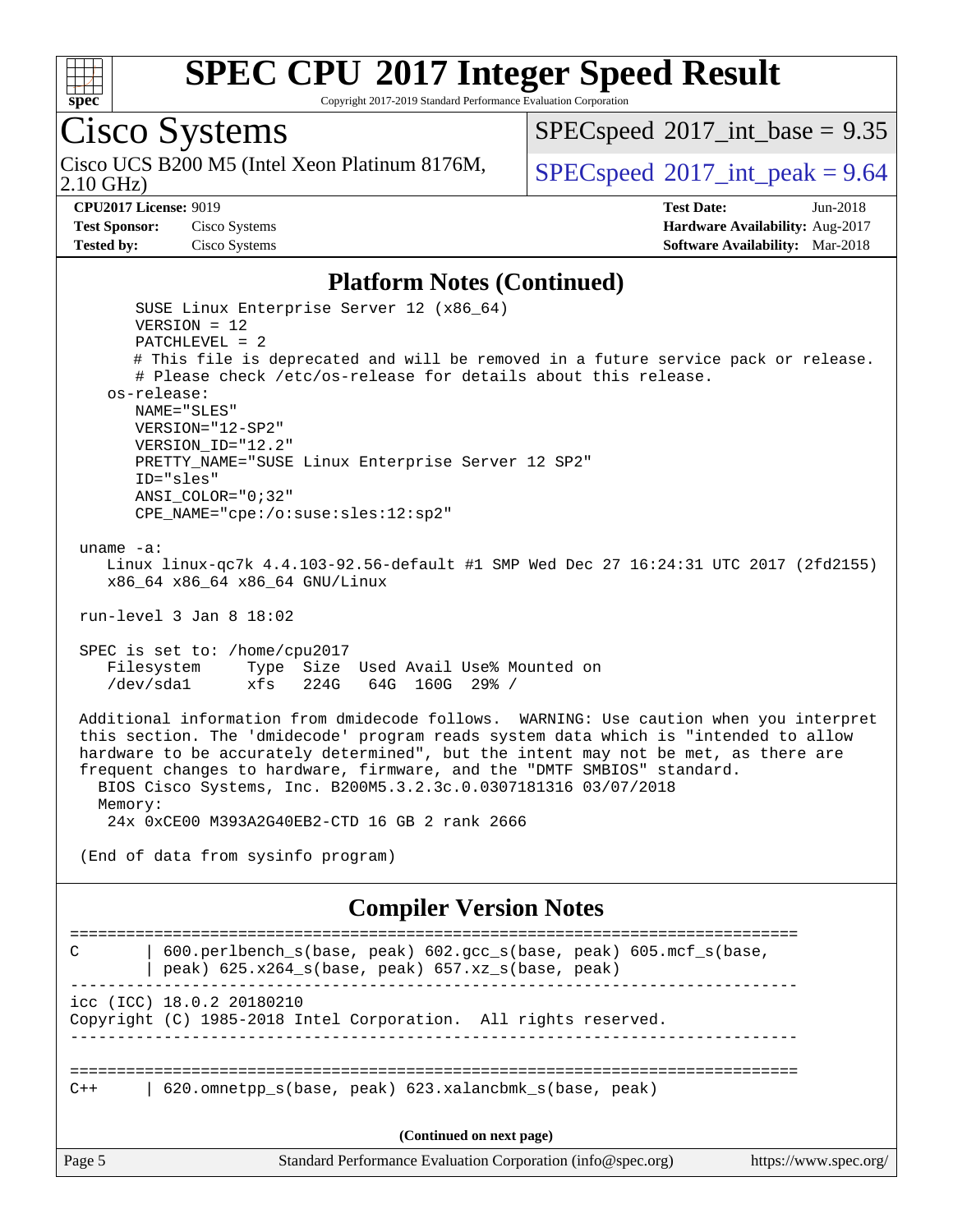

Copyright 2017-2019 Standard Performance Evaluation Corporation

### Cisco Systems

2.10 GHz) Cisco UCS B200 M5 (Intel Xeon Platinum 8176M,  $\big|$  [SPECspeed](http://www.spec.org/auto/cpu2017/Docs/result-fields.html#SPECspeed2017intpeak)<sup>®</sup>[2017\\_int\\_peak = 9](http://www.spec.org/auto/cpu2017/Docs/result-fields.html#SPECspeed2017intpeak).64

 $SPECspeed^{\circledcirc}2017\_int\_base = 9.35$  $SPECspeed^{\circledcirc}2017\_int\_base = 9.35$ 

**[Test Sponsor:](http://www.spec.org/auto/cpu2017/Docs/result-fields.html#TestSponsor)** Cisco Systems **[Hardware Availability:](http://www.spec.org/auto/cpu2017/Docs/result-fields.html#HardwareAvailability)** Aug-2017

**[CPU2017 License:](http://www.spec.org/auto/cpu2017/Docs/result-fields.html#CPU2017License)** 9019 **[Test Date:](http://www.spec.org/auto/cpu2017/Docs/result-fields.html#TestDate)** Jun-2018 **[Tested by:](http://www.spec.org/auto/cpu2017/Docs/result-fields.html#Testedby)** Cisco Systems **[Software Availability:](http://www.spec.org/auto/cpu2017/Docs/result-fields.html#SoftwareAvailability)** Mar-2018

#### **[Compiler Version Notes \(Continued\)](http://www.spec.org/auto/cpu2017/Docs/result-fields.html#CompilerVersionNotes)**

| 631.deepsjeng\_s(base, peak) 641.leela\_s(base, peak)

----------------------------------------------------------------------------- icpc (ICC) 18.0.2 20180210 Copyright (C) 1985-2018 Intel Corporation. All rights reserved.

------------------------------------------------------------------------------

==============================================================================

Fortran | 648.exchange2\_s(base, peak) ------------------------------------------------------------------------------

ifort (IFORT) 18.0.2 20180210

Copyright (C) 1985-2018 Intel Corporation. All rights reserved.

------------------------------------------------------------------------------

### **[Base Compiler Invocation](http://www.spec.org/auto/cpu2017/Docs/result-fields.html#BaseCompilerInvocation)**

[C benchmarks](http://www.spec.org/auto/cpu2017/Docs/result-fields.html#Cbenchmarks): [icc -m64 -std=c11](http://www.spec.org/cpu2017/results/res2018q2/cpu2017-20180612-06931.flags.html#user_CCbase_intel_icc_64bit_c11_33ee0cdaae7deeeab2a9725423ba97205ce30f63b9926c2519791662299b76a0318f32ddfffdc46587804de3178b4f9328c46fa7c2b0cd779d7a61945c91cd35)

[C++ benchmarks:](http://www.spec.org/auto/cpu2017/Docs/result-fields.html#CXXbenchmarks) [icpc -m64](http://www.spec.org/cpu2017/results/res2018q2/cpu2017-20180612-06931.flags.html#user_CXXbase_intel_icpc_64bit_4ecb2543ae3f1412ef961e0650ca070fec7b7afdcd6ed48761b84423119d1bf6bdf5cad15b44d48e7256388bc77273b966e5eb805aefd121eb22e9299b2ec9d9)

[Fortran benchmarks](http://www.spec.org/auto/cpu2017/Docs/result-fields.html#Fortranbenchmarks): [ifort -m64](http://www.spec.org/cpu2017/results/res2018q2/cpu2017-20180612-06931.flags.html#user_FCbase_intel_ifort_64bit_24f2bb282fbaeffd6157abe4f878425411749daecae9a33200eee2bee2fe76f3b89351d69a8130dd5949958ce389cf37ff59a95e7a40d588e8d3a57e0c3fd751)

### **[Base Portability Flags](http://www.spec.org/auto/cpu2017/Docs/result-fields.html#BasePortabilityFlags)**

 600.perlbench\_s: [-DSPEC\\_LP64](http://www.spec.org/cpu2017/results/res2018q2/cpu2017-20180612-06931.flags.html#b600.perlbench_s_basePORTABILITY_DSPEC_LP64) [-DSPEC\\_LINUX\\_X64](http://www.spec.org/cpu2017/results/res2018q2/cpu2017-20180612-06931.flags.html#b600.perlbench_s_baseCPORTABILITY_DSPEC_LINUX_X64) 602.gcc\_s: [-DSPEC\\_LP64](http://www.spec.org/cpu2017/results/res2018q2/cpu2017-20180612-06931.flags.html#suite_basePORTABILITY602_gcc_s_DSPEC_LP64) 605.mcf\_s: [-DSPEC\\_LP64](http://www.spec.org/cpu2017/results/res2018q2/cpu2017-20180612-06931.flags.html#suite_basePORTABILITY605_mcf_s_DSPEC_LP64) 620.omnetpp\_s: [-DSPEC\\_LP64](http://www.spec.org/cpu2017/results/res2018q2/cpu2017-20180612-06931.flags.html#suite_basePORTABILITY620_omnetpp_s_DSPEC_LP64) 623.xalancbmk\_s: [-DSPEC\\_LP64](http://www.spec.org/cpu2017/results/res2018q2/cpu2017-20180612-06931.flags.html#suite_basePORTABILITY623_xalancbmk_s_DSPEC_LP64) [-DSPEC\\_LINUX](http://www.spec.org/cpu2017/results/res2018q2/cpu2017-20180612-06931.flags.html#b623.xalancbmk_s_baseCXXPORTABILITY_DSPEC_LINUX) 625.x264\_s: [-DSPEC\\_LP64](http://www.spec.org/cpu2017/results/res2018q2/cpu2017-20180612-06931.flags.html#suite_basePORTABILITY625_x264_s_DSPEC_LP64) 631.deepsjeng\_s: [-DSPEC\\_LP64](http://www.spec.org/cpu2017/results/res2018q2/cpu2017-20180612-06931.flags.html#suite_basePORTABILITY631_deepsjeng_s_DSPEC_LP64) 641.leela\_s: [-DSPEC\\_LP64](http://www.spec.org/cpu2017/results/res2018q2/cpu2017-20180612-06931.flags.html#suite_basePORTABILITY641_leela_s_DSPEC_LP64) 648.exchange2\_s: [-DSPEC\\_LP64](http://www.spec.org/cpu2017/results/res2018q2/cpu2017-20180612-06931.flags.html#suite_basePORTABILITY648_exchange2_s_DSPEC_LP64) 657.xz\_s: [-DSPEC\\_LP64](http://www.spec.org/cpu2017/results/res2018q2/cpu2017-20180612-06931.flags.html#suite_basePORTABILITY657_xz_s_DSPEC_LP64)

### **[Base Optimization Flags](http://www.spec.org/auto/cpu2017/Docs/result-fields.html#BaseOptimizationFlags)**

[C benchmarks](http://www.spec.org/auto/cpu2017/Docs/result-fields.html#Cbenchmarks):

[-Wl,-z,muldefs](http://www.spec.org/cpu2017/results/res2018q2/cpu2017-20180612-06931.flags.html#user_CCbase_link_force_multiple1_b4cbdb97b34bdee9ceefcfe54f4c8ea74255f0b02a4b23e853cdb0e18eb4525ac79b5a88067c842dd0ee6996c24547a27a4b99331201badda8798ef8a743f577) [-xCORE-AVX512](http://www.spec.org/cpu2017/results/res2018q2/cpu2017-20180612-06931.flags.html#user_CCbase_f-xCORE-AVX512) [-ipo](http://www.spec.org/cpu2017/results/res2018q2/cpu2017-20180612-06931.flags.html#user_CCbase_f-ipo) [-O3](http://www.spec.org/cpu2017/results/res2018q2/cpu2017-20180612-06931.flags.html#user_CCbase_f-O3) [-no-prec-div](http://www.spec.org/cpu2017/results/res2018q2/cpu2017-20180612-06931.flags.html#user_CCbase_f-no-prec-div)

**(Continued on next page)**

Page 6 Standard Performance Evaluation Corporation [\(info@spec.org\)](mailto:info@spec.org) <https://www.spec.org/>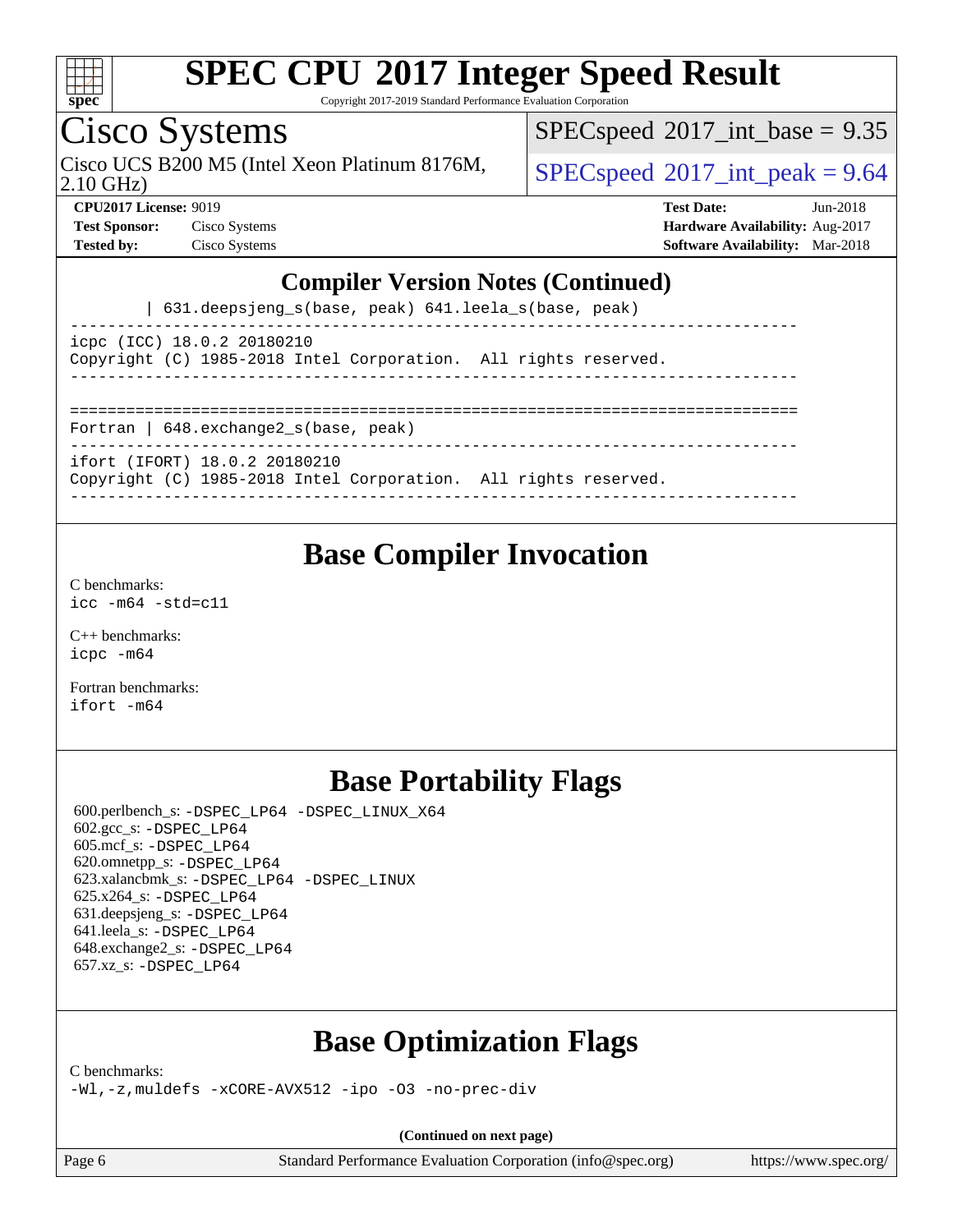

Copyright 2017-2019 Standard Performance Evaluation Corporation

## Cisco Systems

2.10 GHz) Cisco UCS B200 M5 (Intel Xeon Platinum 8176M,  $\big|$  [SPECspeed](http://www.spec.org/auto/cpu2017/Docs/result-fields.html#SPECspeed2017intpeak)<sup>®</sup>[2017\\_int\\_peak = 9](http://www.spec.org/auto/cpu2017/Docs/result-fields.html#SPECspeed2017intpeak).64

 $SPECspeed^{\circledcirc}2017\_int\_base = 9.35$  $SPECspeed^{\circledcirc}2017\_int\_base = 9.35$ 

| <b>Test Sponsor:</b> | Cisco Systems |
|----------------------|---------------|
| <b>Tested by:</b>    | Cisco Systems |

**[CPU2017 License:](http://www.spec.org/auto/cpu2017/Docs/result-fields.html#CPU2017License)** 9019 **[Test Date:](http://www.spec.org/auto/cpu2017/Docs/result-fields.html#TestDate)** Jun-2018 **[Hardware Availability:](http://www.spec.org/auto/cpu2017/Docs/result-fields.html#HardwareAvailability)** Aug-2017 **[Software Availability:](http://www.spec.org/auto/cpu2017/Docs/result-fields.html#SoftwareAvailability)** Mar-2018

### **[Base Optimization Flags \(Continued\)](http://www.spec.org/auto/cpu2017/Docs/result-fields.html#BaseOptimizationFlags)**

[C benchmarks](http://www.spec.org/auto/cpu2017/Docs/result-fields.html#Cbenchmarks) (continued):

[-qopt-mem-layout-trans=3](http://www.spec.org/cpu2017/results/res2018q2/cpu2017-20180612-06931.flags.html#user_CCbase_f-qopt-mem-layout-trans_de80db37974c74b1f0e20d883f0b675c88c3b01e9d123adea9b28688d64333345fb62bc4a798493513fdb68f60282f9a726aa07f478b2f7113531aecce732043) [-qopenmp](http://www.spec.org/cpu2017/results/res2018q2/cpu2017-20180612-06931.flags.html#user_CCbase_qopenmp_16be0c44f24f464004c6784a7acb94aca937f053568ce72f94b139a11c7c168634a55f6653758ddd83bcf7b8463e8028bb0b48b77bcddc6b78d5d95bb1df2967) [-DSPEC\\_OPENMP](http://www.spec.org/cpu2017/results/res2018q2/cpu2017-20180612-06931.flags.html#suite_CCbase_DSPEC_OPENMP) [-L/home/cpu2017/je5.0.1-64/](http://www.spec.org/cpu2017/results/res2018q2/cpu2017-20180612-06931.flags.html#user_CCbase_jemalloc_link_path64_8e927a5f1bdac0405e66c637541874330e08086b5e62a1d024bcf3497e3c64fd173c8afb7d1730d51f6da781ef4c439bdab468bb8364cf71435e0c609fac500c) [-ljemalloc](http://www.spec.org/cpu2017/results/res2018q2/cpu2017-20180612-06931.flags.html#user_CCbase_jemalloc_link_lib_d1249b907c500fa1c0672f44f562e3d0f79738ae9e3c4a9c376d49f265a04b9c99b167ecedbf6711b3085be911c67ff61f150a17b3472be731631ba4d0471706)

[C++ benchmarks:](http://www.spec.org/auto/cpu2017/Docs/result-fields.html#CXXbenchmarks)

[-Wl,-z,muldefs](http://www.spec.org/cpu2017/results/res2018q2/cpu2017-20180612-06931.flags.html#user_CXXbase_link_force_multiple1_b4cbdb97b34bdee9ceefcfe54f4c8ea74255f0b02a4b23e853cdb0e18eb4525ac79b5a88067c842dd0ee6996c24547a27a4b99331201badda8798ef8a743f577) [-xCORE-AVX512](http://www.spec.org/cpu2017/results/res2018q2/cpu2017-20180612-06931.flags.html#user_CXXbase_f-xCORE-AVX512) [-ipo](http://www.spec.org/cpu2017/results/res2018q2/cpu2017-20180612-06931.flags.html#user_CXXbase_f-ipo) [-O3](http://www.spec.org/cpu2017/results/res2018q2/cpu2017-20180612-06931.flags.html#user_CXXbase_f-O3) [-no-prec-div](http://www.spec.org/cpu2017/results/res2018q2/cpu2017-20180612-06931.flags.html#user_CXXbase_f-no-prec-div) [-qopt-mem-layout-trans=3](http://www.spec.org/cpu2017/results/res2018q2/cpu2017-20180612-06931.flags.html#user_CXXbase_f-qopt-mem-layout-trans_de80db37974c74b1f0e20d883f0b675c88c3b01e9d123adea9b28688d64333345fb62bc4a798493513fdb68f60282f9a726aa07f478b2f7113531aecce732043) [-L/home/cpu2017/je5.0.1-64/](http://www.spec.org/cpu2017/results/res2018q2/cpu2017-20180612-06931.flags.html#user_CXXbase_jemalloc_link_path64_8e927a5f1bdac0405e66c637541874330e08086b5e62a1d024bcf3497e3c64fd173c8afb7d1730d51f6da781ef4c439bdab468bb8364cf71435e0c609fac500c) [-ljemalloc](http://www.spec.org/cpu2017/results/res2018q2/cpu2017-20180612-06931.flags.html#user_CXXbase_jemalloc_link_lib_d1249b907c500fa1c0672f44f562e3d0f79738ae9e3c4a9c376d49f265a04b9c99b167ecedbf6711b3085be911c67ff61f150a17b3472be731631ba4d0471706)

[Fortran benchmarks](http://www.spec.org/auto/cpu2017/Docs/result-fields.html#Fortranbenchmarks):

[-Wl,-z,muldefs](http://www.spec.org/cpu2017/results/res2018q2/cpu2017-20180612-06931.flags.html#user_FCbase_link_force_multiple1_b4cbdb97b34bdee9ceefcfe54f4c8ea74255f0b02a4b23e853cdb0e18eb4525ac79b5a88067c842dd0ee6996c24547a27a4b99331201badda8798ef8a743f577) [-xCORE-AVX512](http://www.spec.org/cpu2017/results/res2018q2/cpu2017-20180612-06931.flags.html#user_FCbase_f-xCORE-AVX512) [-ipo](http://www.spec.org/cpu2017/results/res2018q2/cpu2017-20180612-06931.flags.html#user_FCbase_f-ipo) [-O3](http://www.spec.org/cpu2017/results/res2018q2/cpu2017-20180612-06931.flags.html#user_FCbase_f-O3) [-no-prec-div](http://www.spec.org/cpu2017/results/res2018q2/cpu2017-20180612-06931.flags.html#user_FCbase_f-no-prec-div) [-qopt-mem-layout-trans=3](http://www.spec.org/cpu2017/results/res2018q2/cpu2017-20180612-06931.flags.html#user_FCbase_f-qopt-mem-layout-trans_de80db37974c74b1f0e20d883f0b675c88c3b01e9d123adea9b28688d64333345fb62bc4a798493513fdb68f60282f9a726aa07f478b2f7113531aecce732043) [-nostandard-realloc-lhs](http://www.spec.org/cpu2017/results/res2018q2/cpu2017-20180612-06931.flags.html#user_FCbase_f_2003_std_realloc_82b4557e90729c0f113870c07e44d33d6f5a304b4f63d4c15d2d0f1fab99f5daaed73bdb9275d9ae411527f28b936061aa8b9c8f2d63842963b95c9dd6426b8a) [-align array32byte](http://www.spec.org/cpu2017/results/res2018q2/cpu2017-20180612-06931.flags.html#user_FCbase_align_array32byte_b982fe038af199962ba9a80c053b8342c548c85b40b8e86eb3cc33dee0d7986a4af373ac2d51c3f7cf710a18d62fdce2948f201cd044323541f22fc0fffc51b6) [-L/home/cpu2017/je5.0.1-64/](http://www.spec.org/cpu2017/results/res2018q2/cpu2017-20180612-06931.flags.html#user_FCbase_jemalloc_link_path64_8e927a5f1bdac0405e66c637541874330e08086b5e62a1d024bcf3497e3c64fd173c8afb7d1730d51f6da781ef4c439bdab468bb8364cf71435e0c609fac500c) [-ljemalloc](http://www.spec.org/cpu2017/results/res2018q2/cpu2017-20180612-06931.flags.html#user_FCbase_jemalloc_link_lib_d1249b907c500fa1c0672f44f562e3d0f79738ae9e3c4a9c376d49f265a04b9c99b167ecedbf6711b3085be911c67ff61f150a17b3472be731631ba4d0471706)

### **[Peak Compiler Invocation](http://www.spec.org/auto/cpu2017/Docs/result-fields.html#PeakCompilerInvocation)**

[C benchmarks](http://www.spec.org/auto/cpu2017/Docs/result-fields.html#Cbenchmarks): [icc -m64 -std=c11](http://www.spec.org/cpu2017/results/res2018q2/cpu2017-20180612-06931.flags.html#user_CCpeak_intel_icc_64bit_c11_33ee0cdaae7deeeab2a9725423ba97205ce30f63b9926c2519791662299b76a0318f32ddfffdc46587804de3178b4f9328c46fa7c2b0cd779d7a61945c91cd35)

[C++ benchmarks \(except as noted below\):](http://www.spec.org/auto/cpu2017/Docs/result-fields.html#CXXbenchmarksexceptasnotedbelow) [icpc -m64](http://www.spec.org/cpu2017/results/res2018q2/cpu2017-20180612-06931.flags.html#user_CXXpeak_intel_icpc_64bit_4ecb2543ae3f1412ef961e0650ca070fec7b7afdcd6ed48761b84423119d1bf6bdf5cad15b44d48e7256388bc77273b966e5eb805aefd121eb22e9299b2ec9d9)

623.xalancbmk\_s: [icpc -m32 -L/opt/intel/compilers\\_and\\_libraries\\_2018/linux/lib/ia32](http://www.spec.org/cpu2017/results/res2018q2/cpu2017-20180612-06931.flags.html#user_peakCXXLD623_xalancbmk_s_intel_icpc_49b8c4a2e52517df5e44233d8730ac3dfca5acbb5ef11df3347e50260a55109134bcb7fd2e543798dfd93e66566a4e08776ad3f7d40a4ff4276870c090f61f0e)

[Fortran benchmarks](http://www.spec.org/auto/cpu2017/Docs/result-fields.html#Fortranbenchmarks): [ifort -m64](http://www.spec.org/cpu2017/results/res2018q2/cpu2017-20180612-06931.flags.html#user_FCpeak_intel_ifort_64bit_24f2bb282fbaeffd6157abe4f878425411749daecae9a33200eee2bee2fe76f3b89351d69a8130dd5949958ce389cf37ff59a95e7a40d588e8d3a57e0c3fd751)

### **[Peak Portability Flags](http://www.spec.org/auto/cpu2017/Docs/result-fields.html#PeakPortabilityFlags)**

 600.perlbench\_s: [-DSPEC\\_LP64](http://www.spec.org/cpu2017/results/res2018q2/cpu2017-20180612-06931.flags.html#b600.perlbench_s_peakPORTABILITY_DSPEC_LP64) [-DSPEC\\_LINUX\\_X64](http://www.spec.org/cpu2017/results/res2018q2/cpu2017-20180612-06931.flags.html#b600.perlbench_s_peakCPORTABILITY_DSPEC_LINUX_X64) 602.gcc\_s: [-DSPEC\\_LP64](http://www.spec.org/cpu2017/results/res2018q2/cpu2017-20180612-06931.flags.html#suite_peakPORTABILITY602_gcc_s_DSPEC_LP64) 605.mcf\_s: [-DSPEC\\_LP64](http://www.spec.org/cpu2017/results/res2018q2/cpu2017-20180612-06931.flags.html#suite_peakPORTABILITY605_mcf_s_DSPEC_LP64) 620.omnetpp\_s: [-DSPEC\\_LP64](http://www.spec.org/cpu2017/results/res2018q2/cpu2017-20180612-06931.flags.html#suite_peakPORTABILITY620_omnetpp_s_DSPEC_LP64) 623.xalancbmk\_s: [-D\\_FILE\\_OFFSET\\_BITS=64](http://www.spec.org/cpu2017/results/res2018q2/cpu2017-20180612-06931.flags.html#user_peakPORTABILITY623_xalancbmk_s_file_offset_bits_64_5ae949a99b284ddf4e95728d47cb0843d81b2eb0e18bdfe74bbf0f61d0b064f4bda2f10ea5eb90e1dcab0e84dbc592acfc5018bc955c18609f94ddb8d550002c) [-DSPEC\\_LINUX](http://www.spec.org/cpu2017/results/res2018q2/cpu2017-20180612-06931.flags.html#b623.xalancbmk_s_peakCXXPORTABILITY_DSPEC_LINUX) 625.x264\_s: [-DSPEC\\_LP64](http://www.spec.org/cpu2017/results/res2018q2/cpu2017-20180612-06931.flags.html#suite_peakPORTABILITY625_x264_s_DSPEC_LP64) 631.deepsjeng\_s: [-DSPEC\\_LP64](http://www.spec.org/cpu2017/results/res2018q2/cpu2017-20180612-06931.flags.html#suite_peakPORTABILITY631_deepsjeng_s_DSPEC_LP64) 641.leela\_s: [-DSPEC\\_LP64](http://www.spec.org/cpu2017/results/res2018q2/cpu2017-20180612-06931.flags.html#suite_peakPORTABILITY641_leela_s_DSPEC_LP64) 648.exchange2\_s: [-DSPEC\\_LP64](http://www.spec.org/cpu2017/results/res2018q2/cpu2017-20180612-06931.flags.html#suite_peakPORTABILITY648_exchange2_s_DSPEC_LP64) 657.xz\_s: [-DSPEC\\_LP64](http://www.spec.org/cpu2017/results/res2018q2/cpu2017-20180612-06931.flags.html#suite_peakPORTABILITY657_xz_s_DSPEC_LP64)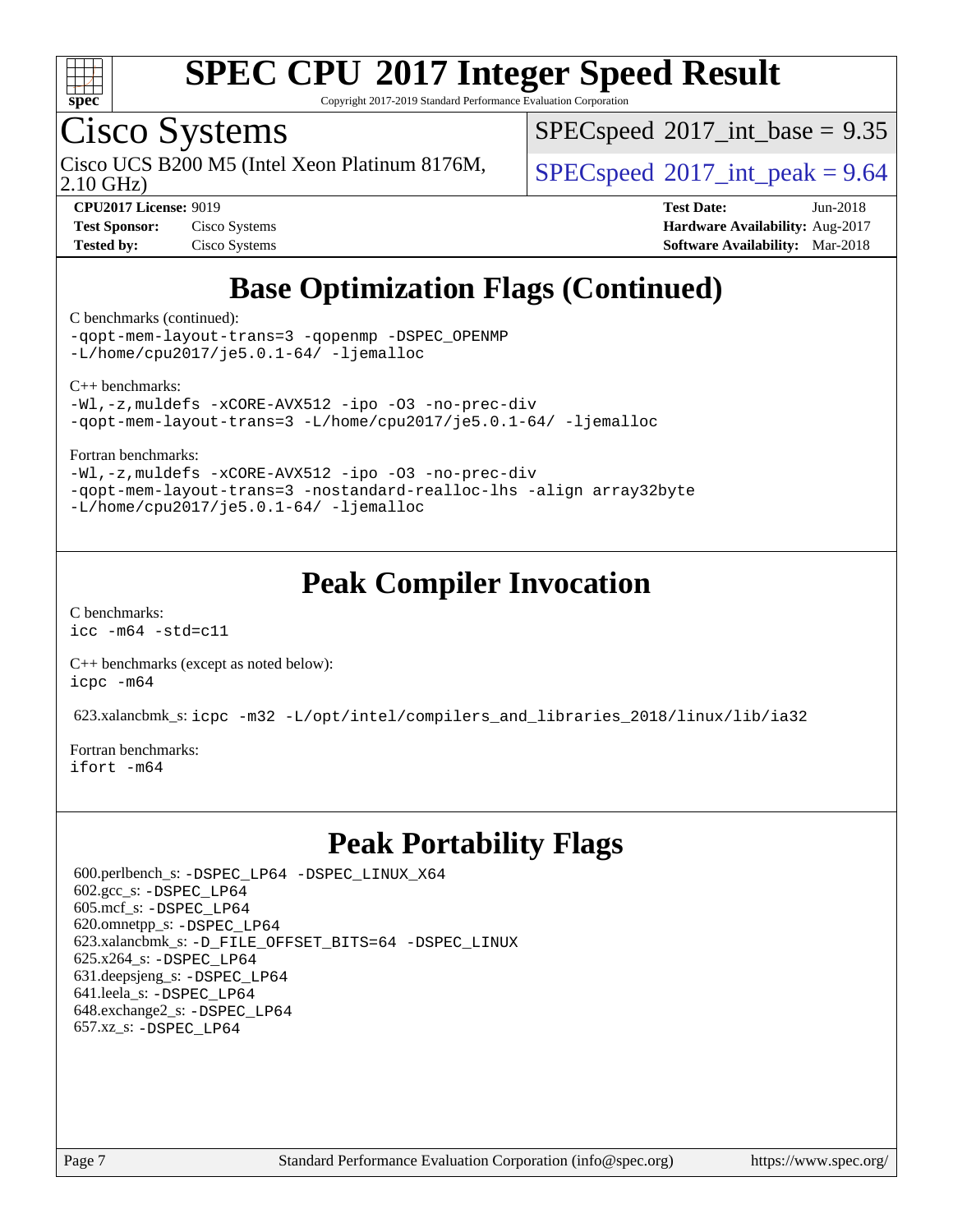

Copyright 2017-2019 Standard Performance Evaluation Corporation

### Cisco Systems

2.10 GHz) Cisco UCS B200 M5 (Intel Xeon Platinum 8176M,  $\big|$  [SPECspeed](http://www.spec.org/auto/cpu2017/Docs/result-fields.html#SPECspeed2017intpeak)<sup>®</sup>[2017\\_int\\_peak = 9](http://www.spec.org/auto/cpu2017/Docs/result-fields.html#SPECspeed2017intpeak).64

 $SPECspeed^{\circ}2017\_int\_base = 9.35$  $SPECspeed^{\circ}2017\_int\_base = 9.35$ 

**[CPU2017 License:](http://www.spec.org/auto/cpu2017/Docs/result-fields.html#CPU2017License)** 9019 **[Test Date:](http://www.spec.org/auto/cpu2017/Docs/result-fields.html#TestDate)** Jun-2018 **[Test Sponsor:](http://www.spec.org/auto/cpu2017/Docs/result-fields.html#TestSponsor)** Cisco Systems **[Hardware Availability:](http://www.spec.org/auto/cpu2017/Docs/result-fields.html#HardwareAvailability)** Aug-2017 **[Tested by:](http://www.spec.org/auto/cpu2017/Docs/result-fields.html#Testedby)** Cisco Systems **[Software Availability:](http://www.spec.org/auto/cpu2017/Docs/result-fields.html#SoftwareAvailability)** Mar-2018

### **[Peak Optimization Flags](http://www.spec.org/auto/cpu2017/Docs/result-fields.html#PeakOptimizationFlags)**

[C benchmarks](http://www.spec.org/auto/cpu2017/Docs/result-fields.html#Cbenchmarks):

600.perlbench\_s:  $-W1$ ,  $-z$ , muldefs  $-prof$  -qen(pass 1)  $-prof$  -use(pass 2) [-O2](http://www.spec.org/cpu2017/results/res2018q2/cpu2017-20180612-06931.flags.html#user_peakPASS1_COPTIMIZE600_perlbench_s_f-O2) [-xCORE-AVX512](http://www.spec.org/cpu2017/results/res2018q2/cpu2017-20180612-06931.flags.html#user_peakPASS2_COPTIMIZE600_perlbench_s_f-xCORE-AVX512) [-qopt-mem-layout-trans=3](http://www.spec.org/cpu2017/results/res2018q2/cpu2017-20180612-06931.flags.html#user_peakPASS1_COPTIMIZEPASS2_COPTIMIZE600_perlbench_s_f-qopt-mem-layout-trans_de80db37974c74b1f0e20d883f0b675c88c3b01e9d123adea9b28688d64333345fb62bc4a798493513fdb68f60282f9a726aa07f478b2f7113531aecce732043) [-ipo](http://www.spec.org/cpu2017/results/res2018q2/cpu2017-20180612-06931.flags.html#user_peakPASS2_COPTIMIZE600_perlbench_s_f-ipo) [-O3](http://www.spec.org/cpu2017/results/res2018q2/cpu2017-20180612-06931.flags.html#user_peakPASS2_COPTIMIZE600_perlbench_s_f-O3) [-no-prec-div](http://www.spec.org/cpu2017/results/res2018q2/cpu2017-20180612-06931.flags.html#user_peakPASS2_COPTIMIZE600_perlbench_s_f-no-prec-div) [-DSPEC\\_SUPPRESS\\_OPENMP](http://www.spec.org/cpu2017/results/res2018q2/cpu2017-20180612-06931.flags.html#suite_peakPASS1_COPTIMIZE600_perlbench_s_DSPEC_SUPPRESS_OPENMP) [-qopenmp](http://www.spec.org/cpu2017/results/res2018q2/cpu2017-20180612-06931.flags.html#user_peakPASS2_COPTIMIZE600_perlbench_s_qopenmp_16be0c44f24f464004c6784a7acb94aca937f053568ce72f94b139a11c7c168634a55f6653758ddd83bcf7b8463e8028bb0b48b77bcddc6b78d5d95bb1df2967) -DSPEC OPENMP [-fno-strict-overflow](http://www.spec.org/cpu2017/results/res2018q2/cpu2017-20180612-06931.flags.html#user_peakEXTRA_OPTIMIZE600_perlbench_s_f-fno-strict-overflow) [-L/home/cpu2017/je5.0.1-64/](http://www.spec.org/cpu2017/results/res2018q2/cpu2017-20180612-06931.flags.html#user_peakEXTRA_LIBS600_perlbench_s_jemalloc_link_path64_8e927a5f1bdac0405e66c637541874330e08086b5e62a1d024bcf3497e3c64fd173c8afb7d1730d51f6da781ef4c439bdab468bb8364cf71435e0c609fac500c) [-ljemalloc](http://www.spec.org/cpu2017/results/res2018q2/cpu2017-20180612-06931.flags.html#user_peakEXTRA_LIBS600_perlbench_s_jemalloc_link_lib_d1249b907c500fa1c0672f44f562e3d0f79738ae9e3c4a9c376d49f265a04b9c99b167ecedbf6711b3085be911c67ff61f150a17b3472be731631ba4d0471706)  $602.\text{sec}\text{s}: -W1, -z$ , muldefs  $-\text{prof}-\text{gen}(pass 1) -\text{prof}-\text{use}(pass 2) -02$ [-xCORE-AVX512](http://www.spec.org/cpu2017/results/res2018q2/cpu2017-20180612-06931.flags.html#user_peakPASS2_COPTIMIZE602_gcc_s_f-xCORE-AVX512) [-qopt-mem-layout-trans=3](http://www.spec.org/cpu2017/results/res2018q2/cpu2017-20180612-06931.flags.html#user_peakPASS1_COPTIMIZEPASS2_COPTIMIZE602_gcc_s_f-qopt-mem-layout-trans_de80db37974c74b1f0e20d883f0b675c88c3b01e9d123adea9b28688d64333345fb62bc4a798493513fdb68f60282f9a726aa07f478b2f7113531aecce732043) [-ipo](http://www.spec.org/cpu2017/results/res2018q2/cpu2017-20180612-06931.flags.html#user_peakPASS2_COPTIMIZE602_gcc_s_f-ipo) [-O3](http://www.spec.org/cpu2017/results/res2018q2/cpu2017-20180612-06931.flags.html#user_peakPASS2_COPTIMIZE602_gcc_s_f-O3) [-no-prec-div](http://www.spec.org/cpu2017/results/res2018q2/cpu2017-20180612-06931.flags.html#user_peakPASS2_COPTIMIZE602_gcc_s_f-no-prec-div) [-DSPEC\\_SUPPRESS\\_OPENMP](http://www.spec.org/cpu2017/results/res2018q2/cpu2017-20180612-06931.flags.html#suite_peakPASS1_COPTIMIZE602_gcc_s_DSPEC_SUPPRESS_OPENMP) [-qopenmp](http://www.spec.org/cpu2017/results/res2018q2/cpu2017-20180612-06931.flags.html#user_peakPASS2_COPTIMIZE602_gcc_s_qopenmp_16be0c44f24f464004c6784a7acb94aca937f053568ce72f94b139a11c7c168634a55f6653758ddd83bcf7b8463e8028bb0b48b77bcddc6b78d5d95bb1df2967) [-DSPEC\\_OPENMP](http://www.spec.org/cpu2017/results/res2018q2/cpu2017-20180612-06931.flags.html#suite_peakPASS2_COPTIMIZE602_gcc_s_DSPEC_OPENMP) [-L/home/cpu2017/je5.0.1-64/](http://www.spec.org/cpu2017/results/res2018q2/cpu2017-20180612-06931.flags.html#user_peakEXTRA_LIBS602_gcc_s_jemalloc_link_path64_8e927a5f1bdac0405e66c637541874330e08086b5e62a1d024bcf3497e3c64fd173c8afb7d1730d51f6da781ef4c439bdab468bb8364cf71435e0c609fac500c) [-ljemalloc](http://www.spec.org/cpu2017/results/res2018q2/cpu2017-20180612-06931.flags.html#user_peakEXTRA_LIBS602_gcc_s_jemalloc_link_lib_d1249b907c500fa1c0672f44f562e3d0f79738ae9e3c4a9c376d49f265a04b9c99b167ecedbf6711b3085be911c67ff61f150a17b3472be731631ba4d0471706) 605.mcf\_s: [-Wl,-z,muldefs](http://www.spec.org/cpu2017/results/res2018q2/cpu2017-20180612-06931.flags.html#user_peakEXTRA_LDFLAGS605_mcf_s_link_force_multiple1_b4cbdb97b34bdee9ceefcfe54f4c8ea74255f0b02a4b23e853cdb0e18eb4525ac79b5a88067c842dd0ee6996c24547a27a4b99331201badda8798ef8a743f577) [-prof-gen](http://www.spec.org/cpu2017/results/res2018q2/cpu2017-20180612-06931.flags.html#user_peakPASS1_CFLAGSPASS1_LDFLAGS605_mcf_s_prof_gen_5aa4926d6013ddb2a31985c654b3eb18169fc0c6952a63635c234f711e6e63dd76e94ad52365559451ec499a2cdb89e4dc58ba4c67ef54ca681ffbe1461d6b36)(pass 1) [-prof-use](http://www.spec.org/cpu2017/results/res2018q2/cpu2017-20180612-06931.flags.html#user_peakPASS2_CFLAGSPASS2_LDFLAGS605_mcf_s_prof_use_1a21ceae95f36a2b53c25747139a6c16ca95bd9def2a207b4f0849963b97e94f5260e30a0c64f4bb623698870e679ca08317ef8150905d41bd88c6f78df73f19)(pass 2) [-ipo](http://www.spec.org/cpu2017/results/res2018q2/cpu2017-20180612-06931.flags.html#user_peakPASS1_COPTIMIZEPASS2_COPTIMIZE605_mcf_s_f-ipo) [-xCORE-AVX512](http://www.spec.org/cpu2017/results/res2018q2/cpu2017-20180612-06931.flags.html#user_peakPASS2_COPTIMIZE605_mcf_s_f-xCORE-AVX512) [-O3](http://www.spec.org/cpu2017/results/res2018q2/cpu2017-20180612-06931.flags.html#user_peakPASS1_COPTIMIZEPASS2_COPTIMIZE605_mcf_s_f-O3) [-no-prec-div](http://www.spec.org/cpu2017/results/res2018q2/cpu2017-20180612-06931.flags.html#user_peakPASS1_COPTIMIZEPASS2_COPTIMIZE605_mcf_s_f-no-prec-div) [-qopt-mem-layout-trans=3](http://www.spec.org/cpu2017/results/res2018q2/cpu2017-20180612-06931.flags.html#user_peakPASS1_COPTIMIZEPASS2_COPTIMIZE605_mcf_s_f-qopt-mem-layout-trans_de80db37974c74b1f0e20d883f0b675c88c3b01e9d123adea9b28688d64333345fb62bc4a798493513fdb68f60282f9a726aa07f478b2f7113531aecce732043) [-DSPEC\\_SUPPRESS\\_OPENMP](http://www.spec.org/cpu2017/results/res2018q2/cpu2017-20180612-06931.flags.html#suite_peakPASS1_COPTIMIZE605_mcf_s_DSPEC_SUPPRESS_OPENMP) [-qopenmp](http://www.spec.org/cpu2017/results/res2018q2/cpu2017-20180612-06931.flags.html#user_peakPASS2_COPTIMIZE605_mcf_s_qopenmp_16be0c44f24f464004c6784a7acb94aca937f053568ce72f94b139a11c7c168634a55f6653758ddd83bcf7b8463e8028bb0b48b77bcddc6b78d5d95bb1df2967) [-DSPEC\\_OPENMP](http://www.spec.org/cpu2017/results/res2018q2/cpu2017-20180612-06931.flags.html#suite_peakPASS2_COPTIMIZE605_mcf_s_DSPEC_OPENMP) [-L/home/cpu2017/je5.0.1-64/](http://www.spec.org/cpu2017/results/res2018q2/cpu2017-20180612-06931.flags.html#user_peakEXTRA_LIBS605_mcf_s_jemalloc_link_path64_8e927a5f1bdac0405e66c637541874330e08086b5e62a1d024bcf3497e3c64fd173c8afb7d1730d51f6da781ef4c439bdab468bb8364cf71435e0c609fac500c) [-ljemalloc](http://www.spec.org/cpu2017/results/res2018q2/cpu2017-20180612-06931.flags.html#user_peakEXTRA_LIBS605_mcf_s_jemalloc_link_lib_d1249b907c500fa1c0672f44f562e3d0f79738ae9e3c4a9c376d49f265a04b9c99b167ecedbf6711b3085be911c67ff61f150a17b3472be731631ba4d0471706) 625.x264\_s: [-Wl,-z,muldefs](http://www.spec.org/cpu2017/results/res2018q2/cpu2017-20180612-06931.flags.html#user_peakEXTRA_LDFLAGS625_x264_s_link_force_multiple1_b4cbdb97b34bdee9ceefcfe54f4c8ea74255f0b02a4b23e853cdb0e18eb4525ac79b5a88067c842dd0ee6996c24547a27a4b99331201badda8798ef8a743f577) [-xCORE-AVX512](http://www.spec.org/cpu2017/results/res2018q2/cpu2017-20180612-06931.flags.html#user_peakCOPTIMIZE625_x264_s_f-xCORE-AVX512) [-ipo](http://www.spec.org/cpu2017/results/res2018q2/cpu2017-20180612-06931.flags.html#user_peakCOPTIMIZE625_x264_s_f-ipo) [-O3](http://www.spec.org/cpu2017/results/res2018q2/cpu2017-20180612-06931.flags.html#user_peakCOPTIMIZE625_x264_s_f-O3) [-no-prec-div](http://www.spec.org/cpu2017/results/res2018q2/cpu2017-20180612-06931.flags.html#user_peakCOPTIMIZE625_x264_s_f-no-prec-div) [-qopt-mem-layout-trans=3](http://www.spec.org/cpu2017/results/res2018q2/cpu2017-20180612-06931.flags.html#user_peakCOPTIMIZE625_x264_s_f-qopt-mem-layout-trans_de80db37974c74b1f0e20d883f0b675c88c3b01e9d123adea9b28688d64333345fb62bc4a798493513fdb68f60282f9a726aa07f478b2f7113531aecce732043) [-qopenmp](http://www.spec.org/cpu2017/results/res2018q2/cpu2017-20180612-06931.flags.html#user_peakCOPTIMIZE625_x264_s_qopenmp_16be0c44f24f464004c6784a7acb94aca937f053568ce72f94b139a11c7c168634a55f6653758ddd83bcf7b8463e8028bb0b48b77bcddc6b78d5d95bb1df2967) [-DSPEC\\_OPENMP](http://www.spec.org/cpu2017/results/res2018q2/cpu2017-20180612-06931.flags.html#suite_peakCOPTIMIZE625_x264_s_DSPEC_OPENMP) [-L/home/cpu2017/je5.0.1-64/](http://www.spec.org/cpu2017/results/res2018q2/cpu2017-20180612-06931.flags.html#user_peakEXTRA_LIBS625_x264_s_jemalloc_link_path64_8e927a5f1bdac0405e66c637541874330e08086b5e62a1d024bcf3497e3c64fd173c8afb7d1730d51f6da781ef4c439bdab468bb8364cf71435e0c609fac500c) [-ljemalloc](http://www.spec.org/cpu2017/results/res2018q2/cpu2017-20180612-06931.flags.html#user_peakEXTRA_LIBS625_x264_s_jemalloc_link_lib_d1249b907c500fa1c0672f44f562e3d0f79738ae9e3c4a9c376d49f265a04b9c99b167ecedbf6711b3085be911c67ff61f150a17b3472be731631ba4d0471706) 657.xz\_s: Same as 602.gcc\_s [C++ benchmarks:](http://www.spec.org/auto/cpu2017/Docs/result-fields.html#CXXbenchmarks) 620.omnetpp\_s: [-Wl,-z,muldefs](http://www.spec.org/cpu2017/results/res2018q2/cpu2017-20180612-06931.flags.html#user_peakEXTRA_LDFLAGS620_omnetpp_s_link_force_multiple1_b4cbdb97b34bdee9ceefcfe54f4c8ea74255f0b02a4b23e853cdb0e18eb4525ac79b5a88067c842dd0ee6996c24547a27a4b99331201badda8798ef8a743f577) [-prof-gen](http://www.spec.org/cpu2017/results/res2018q2/cpu2017-20180612-06931.flags.html#user_peakPASS1_CXXFLAGSPASS1_LDFLAGS620_omnetpp_s_prof_gen_5aa4926d6013ddb2a31985c654b3eb18169fc0c6952a63635c234f711e6e63dd76e94ad52365559451ec499a2cdb89e4dc58ba4c67ef54ca681ffbe1461d6b36)(pass 1) [-prof-use](http://www.spec.org/cpu2017/results/res2018q2/cpu2017-20180612-06931.flags.html#user_peakPASS2_CXXFLAGSPASS2_LDFLAGS620_omnetpp_s_prof_use_1a21ceae95f36a2b53c25747139a6c16ca95bd9def2a207b4f0849963b97e94f5260e30a0c64f4bb623698870e679ca08317ef8150905d41bd88c6f78df73f19)(pass 2) [-ipo](http://www.spec.org/cpu2017/results/res2018q2/cpu2017-20180612-06931.flags.html#user_peakPASS1_CXXOPTIMIZEPASS2_CXXOPTIMIZE620_omnetpp_s_f-ipo) [-xCORE-AVX512](http://www.spec.org/cpu2017/results/res2018q2/cpu2017-20180612-06931.flags.html#user_peakPASS2_CXXOPTIMIZE620_omnetpp_s_f-xCORE-AVX512) [-O3](http://www.spec.org/cpu2017/results/res2018q2/cpu2017-20180612-06931.flags.html#user_peakPASS1_CXXOPTIMIZEPASS2_CXXOPTIMIZE620_omnetpp_s_f-O3) [-no-prec-div](http://www.spec.org/cpu2017/results/res2018q2/cpu2017-20180612-06931.flags.html#user_peakPASS1_CXXOPTIMIZEPASS2_CXXOPTIMIZE620_omnetpp_s_f-no-prec-div) [-qopt-mem-layout-trans=3](http://www.spec.org/cpu2017/results/res2018q2/cpu2017-20180612-06931.flags.html#user_peakPASS1_CXXOPTIMIZEPASS2_CXXOPTIMIZE620_omnetpp_s_f-qopt-mem-layout-trans_de80db37974c74b1f0e20d883f0b675c88c3b01e9d123adea9b28688d64333345fb62bc4a798493513fdb68f60282f9a726aa07f478b2f7113531aecce732043) [-DSPEC\\_SUPPRESS\\_OPENMP](http://www.spec.org/cpu2017/results/res2018q2/cpu2017-20180612-06931.flags.html#suite_peakPASS1_CXXOPTIMIZE620_omnetpp_s_DSPEC_SUPPRESS_OPENMP) [-qopenmp](http://www.spec.org/cpu2017/results/res2018q2/cpu2017-20180612-06931.flags.html#user_peakPASS2_CXXOPTIMIZE620_omnetpp_s_qopenmp_16be0c44f24f464004c6784a7acb94aca937f053568ce72f94b139a11c7c168634a55f6653758ddd83bcf7b8463e8028bb0b48b77bcddc6b78d5d95bb1df2967) [-DSPEC\\_OPENMP](http://www.spec.org/cpu2017/results/res2018q2/cpu2017-20180612-06931.flags.html#suite_peakPASS2_CXXOPTIMIZE620_omnetpp_s_DSPEC_OPENMP) [-L/home/cpu2017/je5.0.1-64/](http://www.spec.org/cpu2017/results/res2018q2/cpu2017-20180612-06931.flags.html#user_peakEXTRA_LIBS620_omnetpp_s_jemalloc_link_path64_8e927a5f1bdac0405e66c637541874330e08086b5e62a1d024bcf3497e3c64fd173c8afb7d1730d51f6da781ef4c439bdab468bb8364cf71435e0c609fac500c) [-ljemalloc](http://www.spec.org/cpu2017/results/res2018q2/cpu2017-20180612-06931.flags.html#user_peakEXTRA_LIBS620_omnetpp_s_jemalloc_link_lib_d1249b907c500fa1c0672f44f562e3d0f79738ae9e3c4a9c376d49f265a04b9c99b167ecedbf6711b3085be911c67ff61f150a17b3472be731631ba4d0471706) 623.xalancbmk\_s: [-Wl,-z,muldefs](http://www.spec.org/cpu2017/results/res2018q2/cpu2017-20180612-06931.flags.html#user_peakEXTRA_LDFLAGS623_xalancbmk_s_link_force_multiple1_b4cbdb97b34bdee9ceefcfe54f4c8ea74255f0b02a4b23e853cdb0e18eb4525ac79b5a88067c842dd0ee6996c24547a27a4b99331201badda8798ef8a743f577) [-prof-gen](http://www.spec.org/cpu2017/results/res2018q2/cpu2017-20180612-06931.flags.html#user_peakPASS1_CXXFLAGSPASS1_LDFLAGS623_xalancbmk_s_prof_gen_5aa4926d6013ddb2a31985c654b3eb18169fc0c6952a63635c234f711e6e63dd76e94ad52365559451ec499a2cdb89e4dc58ba4c67ef54ca681ffbe1461d6b36)(pass 1) [-prof-use](http://www.spec.org/cpu2017/results/res2018q2/cpu2017-20180612-06931.flags.html#user_peakPASS2_CXXFLAGSPASS2_LDFLAGS623_xalancbmk_s_prof_use_1a21ceae95f36a2b53c25747139a6c16ca95bd9def2a207b4f0849963b97e94f5260e30a0c64f4bb623698870e679ca08317ef8150905d41bd88c6f78df73f19)(pass 2) [-ipo](http://www.spec.org/cpu2017/results/res2018q2/cpu2017-20180612-06931.flags.html#user_peakPASS1_CXXOPTIMIZEPASS2_CXXOPTIMIZE623_xalancbmk_s_f-ipo) [-xCORE-AVX512](http://www.spec.org/cpu2017/results/res2018q2/cpu2017-20180612-06931.flags.html#user_peakPASS2_CXXOPTIMIZE623_xalancbmk_s_f-xCORE-AVX512) [-O3](http://www.spec.org/cpu2017/results/res2018q2/cpu2017-20180612-06931.flags.html#user_peakPASS1_CXXOPTIMIZEPASS2_CXXOPTIMIZE623_xalancbmk_s_f-O3) [-no-prec-div](http://www.spec.org/cpu2017/results/res2018q2/cpu2017-20180612-06931.flags.html#user_peakPASS1_CXXOPTIMIZEPASS2_CXXOPTIMIZE623_xalancbmk_s_f-no-prec-div) [-qopt-mem-layout-trans=3](http://www.spec.org/cpu2017/results/res2018q2/cpu2017-20180612-06931.flags.html#user_peakPASS1_CXXOPTIMIZEPASS2_CXXOPTIMIZE623_xalancbmk_s_f-qopt-mem-layout-trans_de80db37974c74b1f0e20d883f0b675c88c3b01e9d123adea9b28688d64333345fb62bc4a798493513fdb68f60282f9a726aa07f478b2f7113531aecce732043) [-DSPEC\\_SUPPRESS\\_OPENMP](http://www.spec.org/cpu2017/results/res2018q2/cpu2017-20180612-06931.flags.html#suite_peakPASS1_CXXOPTIMIZE623_xalancbmk_s_DSPEC_SUPPRESS_OPENMP) [-qopenmp](http://www.spec.org/cpu2017/results/res2018q2/cpu2017-20180612-06931.flags.html#user_peakPASS2_CXXOPTIMIZE623_xalancbmk_s_qopenmp_16be0c44f24f464004c6784a7acb94aca937f053568ce72f94b139a11c7c168634a55f6653758ddd83bcf7b8463e8028bb0b48b77bcddc6b78d5d95bb1df2967) [-DSPEC\\_OPENMP](http://www.spec.org/cpu2017/results/res2018q2/cpu2017-20180612-06931.flags.html#suite_peakPASS2_CXXOPTIMIZE623_xalancbmk_s_DSPEC_OPENMP) [-L/home/cpu2017/je5.0.1-32/](http://www.spec.org/cpu2017/results/res2018q2/cpu2017-20180612-06931.flags.html#user_peakEXTRA_LIBS623_xalancbmk_s_jemalloc_link_path32_395839964bb6e7d127dfa41a70bc909a71494bc32f82a1f18d87c6546a5f35ea9c5ad3c111b30f9a5397a6f43b4f43a41cfbf7d188da9198ed16c21920a4a794) [-ljemalloc](http://www.spec.org/cpu2017/results/res2018q2/cpu2017-20180612-06931.flags.html#user_peakEXTRA_LIBS623_xalancbmk_s_jemalloc_link_lib_d1249b907c500fa1c0672f44f562e3d0f79738ae9e3c4a9c376d49f265a04b9c99b167ecedbf6711b3085be911c67ff61f150a17b3472be731631ba4d0471706) 631.deepsjeng\_s: Same as 620.omnetpp\_s 641.leela\_s: Same as 620.omnetpp\_s [Fortran benchmarks](http://www.spec.org/auto/cpu2017/Docs/result-fields.html#Fortranbenchmarks): [-Wl,-z,muldefs](http://www.spec.org/cpu2017/results/res2018q2/cpu2017-20180612-06931.flags.html#user_FCpeak_link_force_multiple1_b4cbdb97b34bdee9ceefcfe54f4c8ea74255f0b02a4b23e853cdb0e18eb4525ac79b5a88067c842dd0ee6996c24547a27a4b99331201badda8798ef8a743f577) [-xCORE-AVX512](http://www.spec.org/cpu2017/results/res2018q2/cpu2017-20180612-06931.flags.html#user_FCpeak_f-xCORE-AVX512) [-ipo](http://www.spec.org/cpu2017/results/res2018q2/cpu2017-20180612-06931.flags.html#user_FCpeak_f-ipo) [-O3](http://www.spec.org/cpu2017/results/res2018q2/cpu2017-20180612-06931.flags.html#user_FCpeak_f-O3) [-no-prec-div](http://www.spec.org/cpu2017/results/res2018q2/cpu2017-20180612-06931.flags.html#user_FCpeak_f-no-prec-div) [-qopt-mem-layout-trans=3](http://www.spec.org/cpu2017/results/res2018q2/cpu2017-20180612-06931.flags.html#user_FCpeak_f-qopt-mem-layout-trans_de80db37974c74b1f0e20d883f0b675c88c3b01e9d123adea9b28688d64333345fb62bc4a798493513fdb68f60282f9a726aa07f478b2f7113531aecce732043) [-nostandard-realloc-lhs](http://www.spec.org/cpu2017/results/res2018q2/cpu2017-20180612-06931.flags.html#user_FCpeak_f_2003_std_realloc_82b4557e90729c0f113870c07e44d33d6f5a304b4f63d4c15d2d0f1fab99f5daaed73bdb9275d9ae411527f28b936061aa8b9c8f2d63842963b95c9dd6426b8a) [-align array32byte](http://www.spec.org/cpu2017/results/res2018q2/cpu2017-20180612-06931.flags.html#user_FCpeak_align_array32byte_b982fe038af199962ba9a80c053b8342c548c85b40b8e86eb3cc33dee0d7986a4af373ac2d51c3f7cf710a18d62fdce2948f201cd044323541f22fc0fffc51b6) [-L/home/cpu2017/je5.0.1-64/](http://www.spec.org/cpu2017/results/res2018q2/cpu2017-20180612-06931.flags.html#user_FCpeak_jemalloc_link_path64_8e927a5f1bdac0405e66c637541874330e08086b5e62a1d024bcf3497e3c64fd173c8afb7d1730d51f6da781ef4c439bdab468bb8364cf71435e0c609fac500c) [-ljemalloc](http://www.spec.org/cpu2017/results/res2018q2/cpu2017-20180612-06931.flags.html#user_FCpeak_jemalloc_link_lib_d1249b907c500fa1c0672f44f562e3d0f79738ae9e3c4a9c376d49f265a04b9c99b167ecedbf6711b3085be911c67ff61f150a17b3472be731631ba4d0471706)